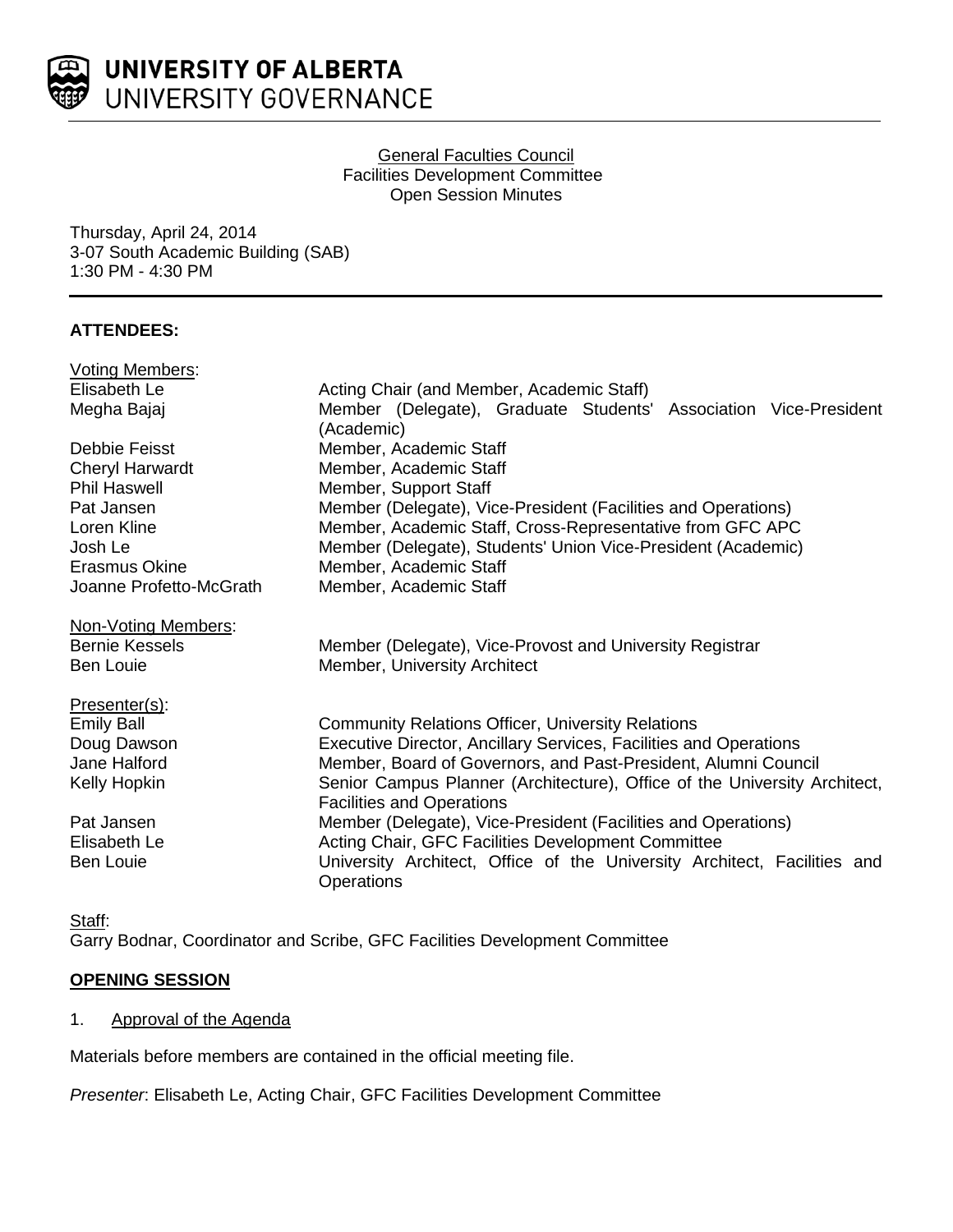Motion: Kline/Profetto-McGrath

THAT the GFC Facilities Development Committee approve the Agenda.

**CARRIED**

# 2. Approval of the Open Session Minutes of February 27, 2014

Materials before members are contained in the official meeting file.

*Presenter*: Elisabeth Le, Acting Chair, GFC Facilities Development Committee

Motion: Harwardt/Le

THAT the GFC Facilities Development Committee approve the Minutes of February 27, 2014.

**CARRIED**

### 3. Comments from the Chair

The Acting Chair commented on a number of items of interest to members, with a brief reference to possible items for consideration at the May 22, 2014 meeting of GFC FDC.

# **ACTION ITEMS**

# 4. East Campus Village (ECV) Infill Housing Residences at 90 Avenue – Design Development Report

Materials before members are contained in the official meeting file.

*Presenter(s)*: Doug Dawson, Executive Director, Ancillary Services, Facilities and Operations; Kelly Hopkin, Senior Campus Planner (Architecture), Office of the University Architect, Facilities and Operations; Emily Ball, Community Relations Officer, University Relations

*Purpose of the Proposal*: This project will increase the amount of purpose-built student housing on campus in alignment with the University's goal of accommodating 25% of the University's full-time enrolment in residence housing. Students who reside in purpose-built on-campus housing with supportive programming tend to have a more fulfilling and enriching academic experience at the university. Expanding on-campus housing assists the University in meeting institutional goals and objectives by providing a learning environment conducive to personal and academic success. Smart growth campus development enhances community building, student life, and campus experience, all while reducing greenhouse gas emissions. The development will be a financially-viable project enhancing the residence portfolio through resource stewardship and reducing deferred maintenance.

A total of four (4) houses (11009, 11013, 11029, and 11031) on the south side of 90 Avenue between 110 Street and 111 Street will be removed to make room for the new infill development. This development consists of two new on-campus cohort residences for 71 new graduate, international, and upper years' student bed spaces. The façades on the new buildings will replicate the form of select existing houses in the ECV district consistent with the Preservation Plan, Design Guidelines for Infill development, and the Long Range Development Plan (LRDP).

# *Discussion*:

Mr Dawson introduced the item to members by reiterating the point that student housing is both an important strategic goal and initiative for the University of Alberta. He provided further detail on this project,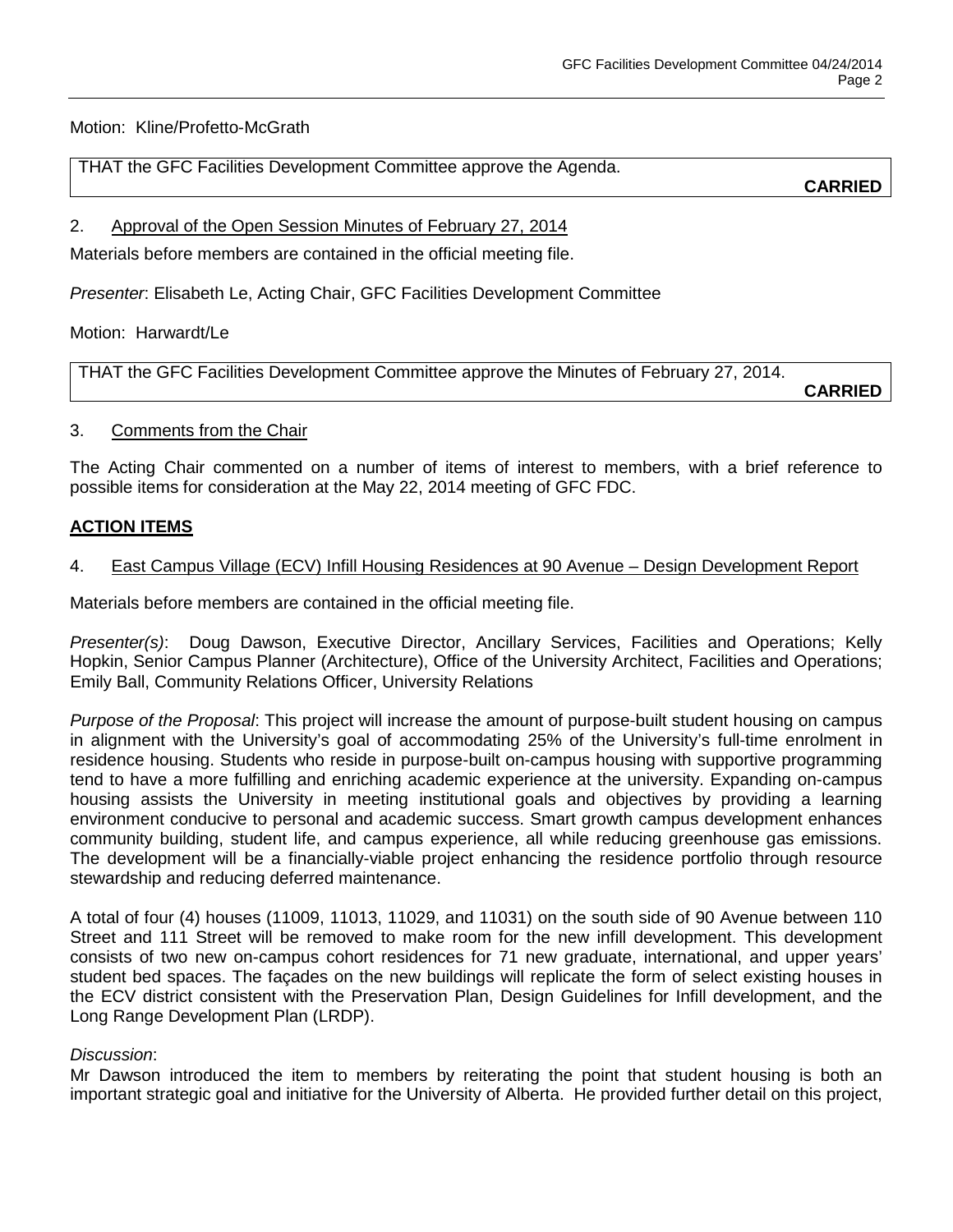noting that it is in alignment with the University's goals of accommodating 25% of the institution's full-time student enrolment in residence housing and working to ensure students living in residence have enriching experiences while doing so. To date, he stated, the University has made considerable headway in supporting student success through its purpose-built housing.

Mr Hopkin, by means of a PowerPoint presentation, spoke to this project which is intended to construct a planned community for students. He emphasized a number of the positive elements of this and similar housing projects, including: smart-growth development and innovative design; the preservation of open spaces; working cooperatively within the existing community; positive engagement with external and internal stakeholders; and the preservation of existing streetscapes.

Further, Mr Hopkin noted his Office's responses to issues that had been raised by GFC FDC at its last meeting with regard to the Infill Housing Residences' Schematic Design Report, including: the ratio of washrooms to bed count; sinks in individual bedroom units; a potential bottleneck at the main-level corridor by the accessible laundry room; usage, direction of load, and control of entrances to these new residences; the potential for upper-floor 'snack nooks'; main-level commons space for social interaction; the kitchen's configuration and operation; the addition of dishwashers in the kitchen; landscape design to define the open spaces surrounding the residences; and the exterior deck's use and functionality as a common-use area. Mr Hopkin concluded his remarks by providing further detail on the Design Development, itself, speaking to such issues as design elements and materials to be deployed; the residences' relationship to existing structures in proximity; energy systems; sustainable design elements; and engagement with contractors selected for this project.

At this point, Ms Ball provided members with a summary of the community engagement and feedback provided on this project. She noted that there was a long history between the University and the Garneau community that lent itself well to the level and nature of consultation; she addressed, as well, the nature of the commentary provided by community members on this project, much of which had been very positive in nature. On a go-forward basis, Ms Ball noted that the University would continue to work with the Garneau community, particularly with respect to changes in traffic flow and vehicular accessibility given the impending closure of 89 Avenue which, in turn, will be turned into a pedestrian walkway.

Mr Hopkin then quickly ran through those slides that provided further visual detail on the varying levels of the residences (ie, the lower, main, and upper levels of Residences B1 and B2) and on the exterior elevations of the facilities and how these structures would fit into the existing streetscape and landscaping.

During the discussion surrounding this proposal, members expressed a number of comments and questions, including, but not limited to: clarification on what "luxury vinyl tile" was; how custodial services would fit into these residences; the nature of wheelchair accessibility in relation to the eating facilities and snack nooks; and the accessibility of electrical outlets throughout the residences.

The Acting Chair thanked the presenters for their responsiveness to the comments and concerns raised by members at the last GFC FDC meeting, at which the Committee had considered the Schematic Design Report associated with these residences. She also expressed appreciation for the nature and depth of the consultations that had occurred with the affected external community.

#### Motion: Kline/Profetto-McGrath

THAT the GFC Facilities Development Committee approve, under delegated authority from General Faculties Council and on the recommendation of Planning and Project Delivery, the proposed East Campus Village (ECV) Infill Housing Residences at 90 Avenue – Design Development Report (as set forth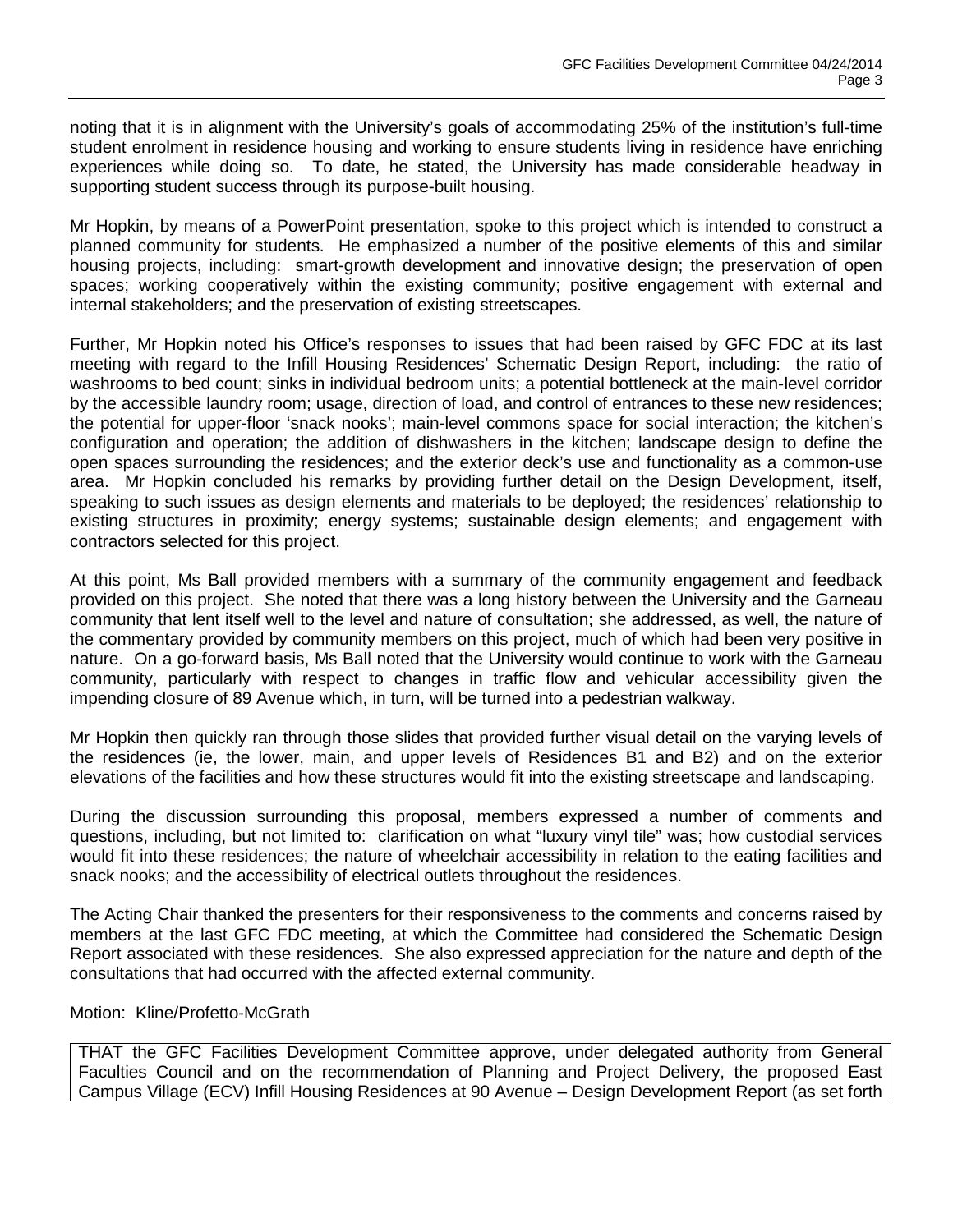### in Attachment 2) as the basis of further engineering and development of contract documents.

**CARRIED**

### **DISCUSSION ITEMS**

### 5. The Alumni Association's Legacy Project - Presidents' Circle

Materials before members are contained in the official meeting file.

*Presenter(s)*: Jane Halford, Member, Board of Governors, and Past-President, Alumni Council; Ben Louie, University Architect, Office of the University Architect, Facilities and Operations

*Purpose of the Proposal*: The "Presidents' Circle" on the North Campus Quadrangle (Quad) creates a significant focal point for informal gatherings and, more importantly, visually celebrates the founders, the first President of the University and the first Premier of the Province of Alberta. The development of this node is a continuation of the Alumni Walk. The Administration initiated a program to enhance the awareness of the campus history through the installation of building plaques which acknowledge building opening dates and the names of the sitting Chancellor and President. Plaques are installed on new buildings completed in the recent past. The older buildings are being addressed through a phased program to spread the cost across several years and also to take advantage of Faculty or building centennial celebrations. The style of these older building plaques will reflect the style of the period.

The installation of a statue of the visionaries, Henry Marshall Tory and Alexander C Rutherford, complemented by an elliptical seating structure and the installation of recognition plaques for previous University Presidents and distinguished alumni, provide a visual legacy of the University's history.

#### *Discussion*:

Ms Halford began the presentation by noting this legacy project is intended as a commemoration of the University of Alberta's Alumni Association's centenary, to be held in 2015. She stated that the project, as set out in the material before members, was the culmination of at least two years of work on the part of the Association working closely with Facilities and Operations. She thanked Mr Louie for his unwavering support of this initiative during that period. Ms Halford continued by commenting that the Presidents' Circle was an exciting, practical, and excellent fundraising opportunity that would serve to showcase how alumni can contribute to projects of this nature, today and into the future.

Mr Louie, through the use of a PowerPoint presentation, highlighted key elements of the project including: the principles underlying the initiative in terms of 'place making', with reference to historic elements and winterscape and nightscape; design considerations taken into account for this project; the overall concept plan; studies to determine what would be minimal impact on existing trees in the affected area; photographs of the preliminary maquette; an overview of the Presidents' Circle, particularly in relation to facilities in close proximity (ie, the Administration Building and the South Academic Building (SAB)); visual representations of how the completed Circle would appear and varying options/studies for the Circle; representations of the pillars to be deployed in the Circle; and node views. He noted the Presidents' Circle was an interpretative piece that served to tell the University's story and would be a key focal point for students and their families during milestones of their time at the institution (eg, Convocation).

During the discussion surrounding this project, members expressed a number of comments and questions, including, but not limited to: commentary that this structure would be a wonderful place for graduands and their families to take photographs during Convocation; commentary that the Students' Council was supportive of this initiative; clarification on the nature of pedestrian flow through and around the Circle, particularly during the Fall and Winter Terms; clarification on the nature of the plinth for the statue and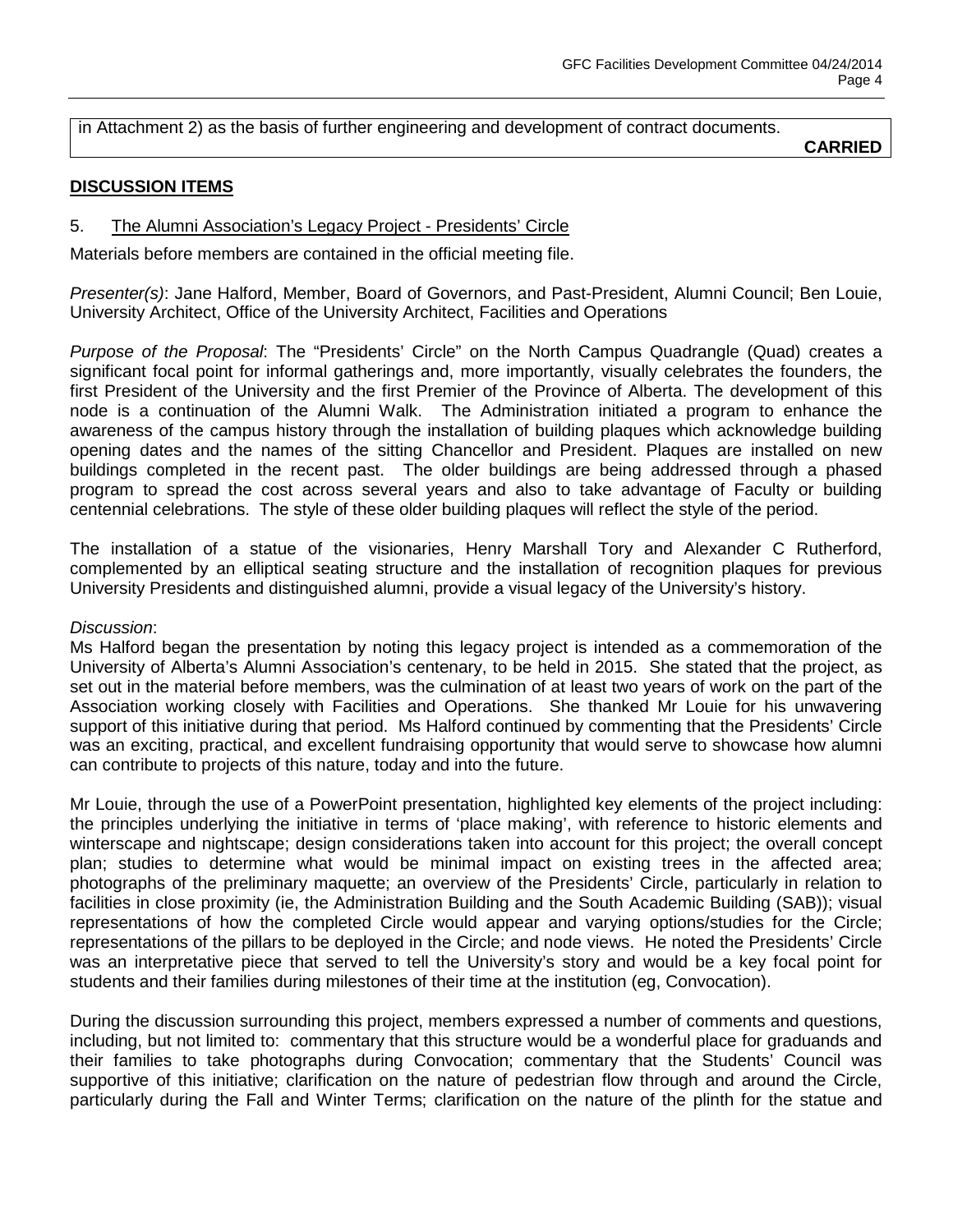whether or not it would be comfortably accessible for phototaking; how the east side of Alumni Walk compares to its west side, particularly at the north and south ends of the Quad; clarification on timelines associated with this project; the nature of the material to be used for the statue; clarification on the symmetry of this project and a query as to why the statue was not being situated in the existing Celebration Plaza, given that the Administration Building will eventually be demolished; and clarification on what was driving this project and whether or not it was solely contingent upon the upcoming centenary of the Alumni Association. On the final point, Mr Louie indicated the University would avail itself of all opportunities, as they present themselves, to support initiatives of this nature and significance.

# 6. Projects Update from Facilities and Operations

There were no documents.

*Presenter*: Pat Jansen, Vice-President (Facilities and Operations) (Delegate)

*Purpose of the Proposal*: For information/discussion.

# *Discussion*:

On behalf of the Vice-President (Facilities and Operations), Mr Jansen provided members with brief updates regarding current projects underway, including reference to the following:

- Physical Activity and Wellness (PAW) Centre work continues to progress very well
- St Joseph's Women's Residence this is a very complex project
- Innovation Centre for Engineering (ICE) there are core and shell challenges with the subtrades, but the building should be completely closed in within the next two months; the building's fit-out will be done by means of a phased process, beginning immediately
- Camrose Performing Arts Centre (CPAC) this facility is close to being a dust-free environment; the sound and lighting systems are being installed, with a projected grand opening of CPAC set for October, 2014
- Expansion of the Students' Union Building (SUB) work will continue on this project throughout 2014
- Li Ka Shing Building the final implementation of the GMP (Good Manufacturing Practice) facility is underway and should be fully operational by July, 2014
- Medical Sciences Building Pharmacy, Phase II, is underway, with the conversion of existing spaces on two floors to be completed by September, 2014

Mr Jansen noted the following projects (or elements thereof) would be forthcoming to GFC FDC in the near to medium future:

- Repurposing of the Telus Centre
- Campus Open Spaces
- Aboriginal Gathering Place
- Saskatchewan Drive Residence
- Devonian Botanic Garden

# 7. Question Period

A member asked for clarification on when GFC FDC members would be visiting Augustana Campus.

Mr Le thanked members for the interesting experiences he had had on GFC FDC during his term as delegate of the Students' Union's (SU's) Vice-President (Academic). Referring to all of the exciting projects